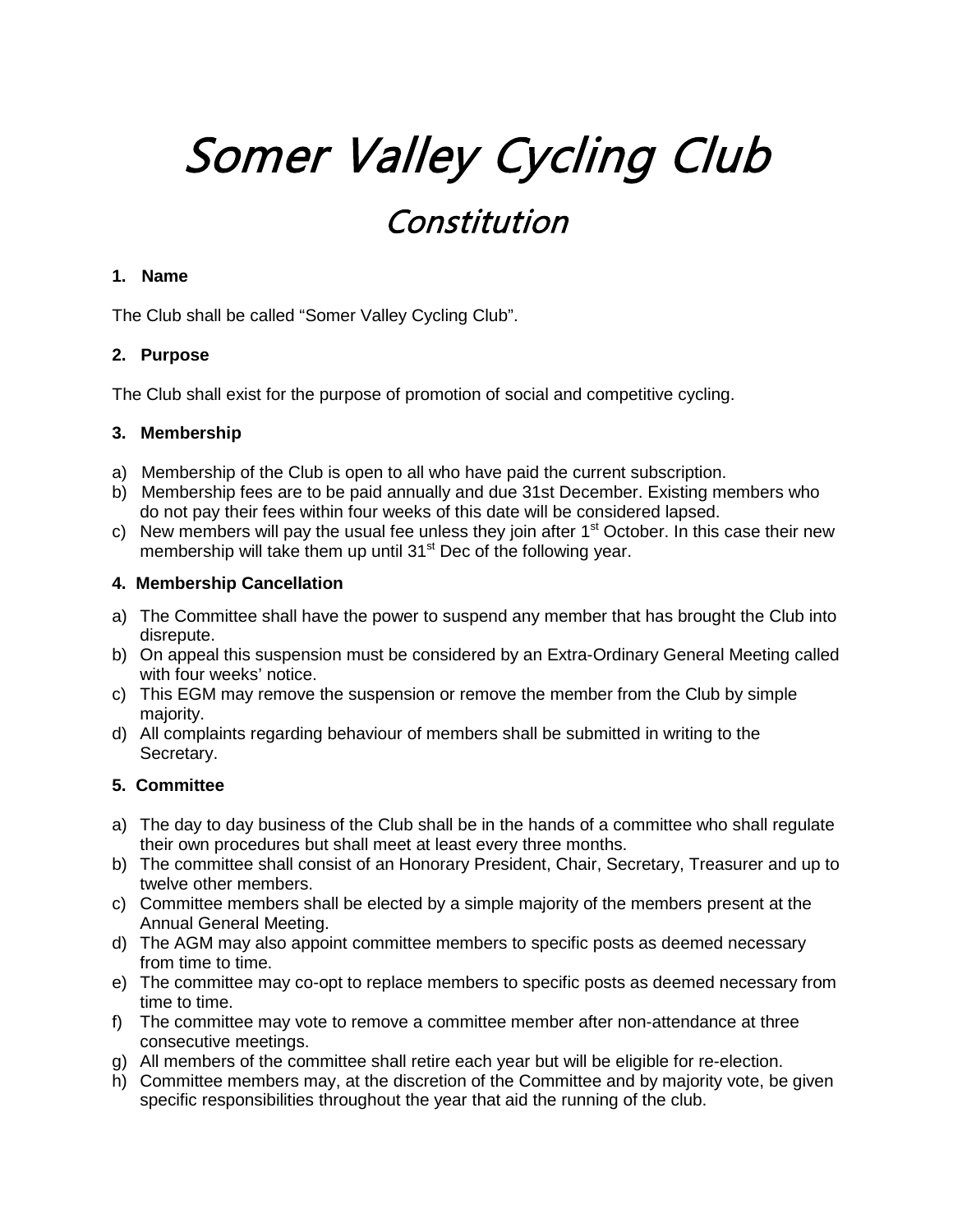## **6. Duties of Secretary**

- a) The Secretary shall be responsible for keeping records of business meetings of the Club (Annual General Meeting, Extra-Ordinary General Meeting and Committee Meetings) and receive communications for the Club.
- b) The Secretary shall also give notice by post of any AGM or EGM to members.

# **7. Duties of Treasurer**

- a) The Treasurer shall keep all financial records of the Club and present audited accounts to the AGM.
- b) Auditing of the accounts shall be performed by a person not a member of the Club.

# **8. Duties of Honorary President**

a) This is an honorary position awarded to a member or ex-member who the current members feel is a suitable figurehead for the Club.

## **9. Duties of Chair**

- a) The Chair shall be responsible for acting as Chair for meetings of the club committee and general meetings of the club, and shall oversee the club's day-to-day business, along with co-ordinating the activities of the other elected and appointed committee members.
- b) The Chair will normally not be a voting officer; however, in the event of an equality of votes, the Chair shall cast the deciding vote.
- c) In the absence of the Chair at a committee meeting the committee members present will nominate a Chair for that meeting by a simple majority vote.

# **10. Annual General Meeting**

- a) The committee shall call an AGM each year giving members at least 28 days' notice.
- b) Constitutional amendments to be put to the AGM must be proposed and seconded and sent to the Secretary to arrive at least 21 days prior to the AGM.
- c) The Secretary will circulate any motions that are amendments to the constitution 7 days before the AGM.
- d) A constitutional amendment must be passed by a two thirds majority of the members present at the AGM.
- **e)** All other matters shall be settled by a simple majority, the Chair having the casting vote if required.

# **11. Extra-Ordinary General Meetings**

- a) An EGM may be called by the committee or by written request signed by 10% of the membership.
- b) The Secretary shall give members 14 days' notice of the meeting and an agenda.
- c) There cannot be any other business at an EGM

# **12. Honorary Membership**